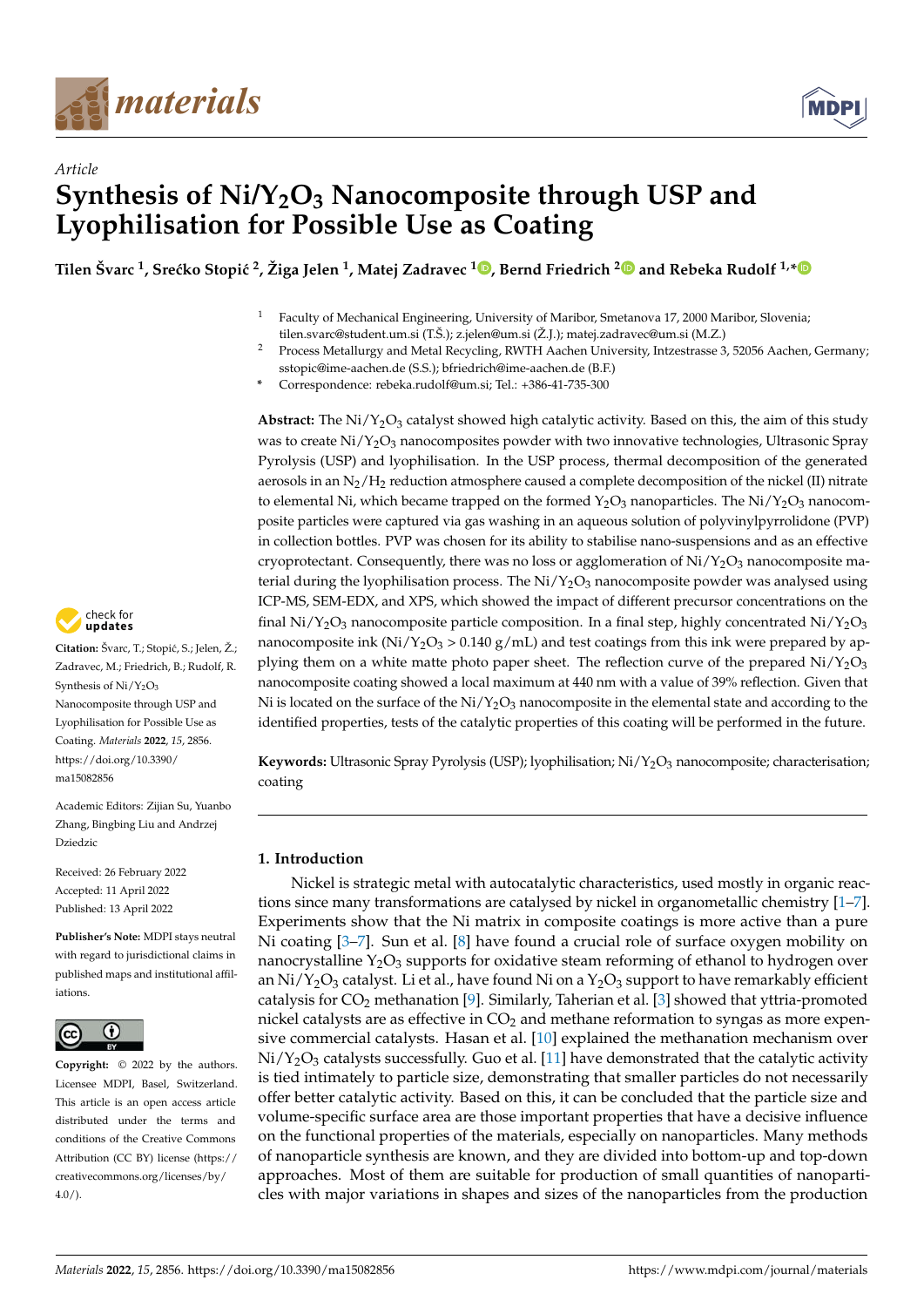of different batches. A bottom-up method, called Ultrasonic Spray Pyrolysis (USP), has good potential for removing these technological issues, for a more controlled nanoparticle synthesis [\[12](#page-15-7)[–15\]](#page-15-8). In the first stage, USP uses ultrasound to spray the precursor solutions into droplets, which move with the help of a carrier gas to the reactor, where, in the second stage, the solvent evaporates. In the next stage, the dried droplets with the remaining material are decomposed chemically and reduced at elevated temperatures. In the final stage, nanoparticles are synthesised by the sintering process. The nanoparticles are then transported to the appropriate collection system in the flow of the carrier gas. The aerosol droplet size depends on the chemical-physical characteristics of the used precursor solution and the frequency of the ultrasound [\[16](#page-15-9)[–18\]](#page-15-10).

Given that most of the synthesised nanoparticles with USP are usually collected in different suspensions, it is necessary to remove the liquid in order to achieve a powder state of the nanoparticles thus produced by various drying procedures. Freeze drying is offered as one of the options (lyophilisation), where it is possible to obtain nanoparticles in powder form (like a cake), and, thus, achieve their use for many known and new applications [\[19–](#page-15-11)[22\]](#page-15-12).

In this scientific discussion, we present the synthesis of the  $Ni/Y_2O_3$  nanocomposite through USP synthesis, which was collected in an aqueous solution, and the result was a suspension. The mechanism of  $Ni/Y<sub>2</sub>O<sub>3</sub>$  nanocomposite formation was elucidated with the help of different types of characterisations. The suspensions were further subjected to lyophilisation drying to remove the water, and to give a powder form (like a cake) of the  $Ni/Y<sub>2</sub>O<sub>3</sub>$  nanocomposite. In the next step, ink was prepared from the  $Ni/Y<sub>2</sub>O<sub>3</sub>$  powder, so that test coating lines were made experimentally, on which the colour was measured, and the resulting microstructure was evaluated. The potential possibility of using  $Ni/Y_2O_3$ nanocomposites for feasible new applications was investigated in this way.

#### **2. Materials and Methods**

#### *2.1. Materials*

Two chemical compounds were used as starting materials for the synthesis of the  $Ni/Y_2O_3$  nanocomposite: Nickel nitrate hexahydrate (Ni(NO<sub>3</sub>)<sub>2</sub> × 6 H<sub>2</sub>O), 98%, hygroscopic, (ThermoFisher, Kandel, Germany) and yttrium oxide hexahydrate ( $Y(NO<sub>3</sub>)<sub>3</sub> \times 6 H<sub>2</sub>O$ ), 99.8%, (Merck, Darmstadt, Germany).

#### *2.2. Synthesis Process*

## 2.2.1. USP Synthesis

Table [1](#page-2-0) shows an experimental plan for the preparation of three different precursor solutions, depending on the molar concentrations of each precursor in 1 L of de-ionised (D.I.) water, which were refilled in the ultrasonic generator, PRIZNano (Kragujevac, Serbia) of the USP device (as presented in Figure [1\)](#page-2-1). From the experiments, three types of  $Ni/Y_2O_3$ nanocomposites were obtained, labelled as  $Ni/Y_2O_3-0.100/0.200$ ,  $Ni/Y_2O_3-0.050/0.200$ , and  $Ni/Y_2O_3$ -0.025/0.100. The USP technological parameters were determined based on our previous implementations of USP syntheses with similar materials [\[18](#page-15-10)[,23](#page-15-13)[,24\]](#page-15-14). The precursor solution was subjected to a generator frequency  $f = 1.7$  MHz, resulting in the formation of micro-sized droplets, which were then transported by the use of a carrier gas  $(N<sub>2</sub>)$  to the USP reactor. It is composed of two zones: evaporation and reaction. In the first zone (T = 100  $\degree$ C), droplets were subjected to the evaporation of D.I. water, while, in the second heating zone (T = 900 °C) with the addition of hydrogen (H<sub>2</sub>), the remaining material in the dried droplets was decomposed thermally, reduced, and finally precipitated into  $Ni/Y_2O_3$  nanocomposites. The gas flows were as follows: 1 L/min for N<sub>2</sub> and 1.0 L/min for H<sub>2</sub>.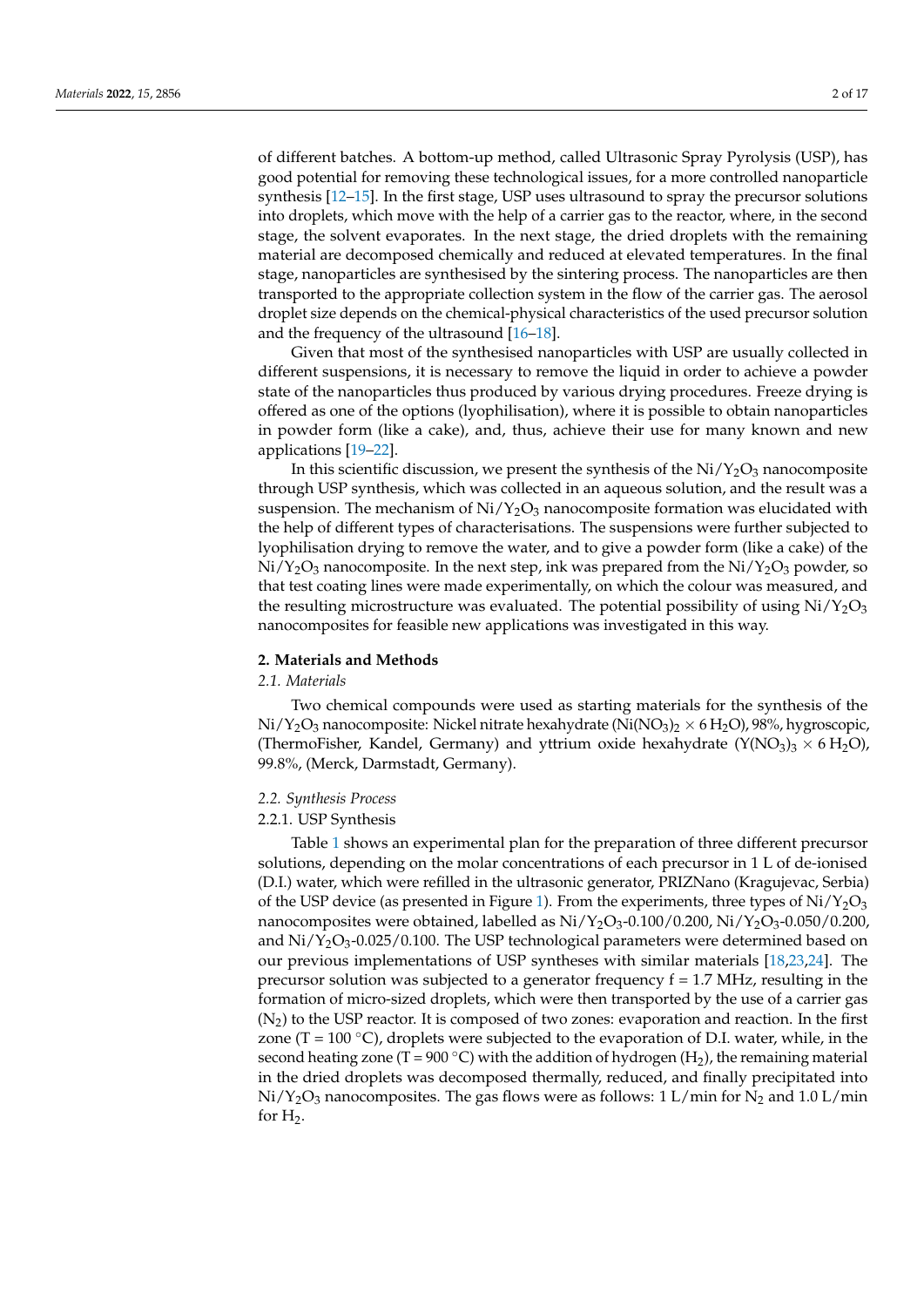|                         | Concentration [mol/L]   | Ni/Y                      |                |  |
|-------------------------|-------------------------|---------------------------|----------------|--|
|                         | $Ni(NO3)2 \times 6 H2O$ | $Y(NO_3)_3 \times 6 H_2O$ | <b>Nitrate</b> |  |
| $Ni/Y_2O_3-0.100/0.200$ | 0.100                   | 0.200                     | 0.50           |  |
| $Ni/Y_2O_3-0.050/0.200$ | 0.050                   | 0.200                     | 0.25           |  |
| $Ni/Y_2O_3-0.025/0.100$ | 0.025                   | 0.100                     | 0.25           |  |

<span id="page-2-0"></span>**Table 1.** Experimental plan for preparation of the  $Ni/Y_2O_3$  precursor solutions.

<span id="page-2-1"></span>

**Figure 1.** Schematic presentation of the USP device.

#### 2.2.2. Lyophilisation

The suspensions with  $Ni/Y<sub>2</sub>O<sub>3</sub>$  nanocomposites were stabilised sterically and cryo stabilised with polyvinylpyrrolidone (PVP)  $(5 g/L)$  before the drying process (lyophilisation). PVP was chosen since it is remarkably useful and effective in nanoparticle synthesis, where it can perform functions such as a colloidal stabiliser, a cryo stabiliser, surfactant, shape directing agent, dispersant, and even a reducing agent [\[19](#page-15-11)[,25](#page-15-15)[–27\]](#page-16-0). The process of drying, or transition from the suspension phase to dry form, is based on the direct application of the nanocomposite suspension and the removal of the solvent by the lyophilisation process. The lyophilisation process is well known for the drying of nanoparticles in pharmaceuticals [\[28,](#page-16-1)[29\]](#page-16-2). The drying of the nanosuspension was carried out in several steps to ensure a successful drying process. The freeze-drying process consists of a freezing phase in which the nanosuspension freezes and the solvent is converted into a crystalline or amorphous solid, followed by a rapid pressure drop in the system during the primary and secondary drying phases [\[30\]](#page-16-3). It is important that the freeze-drying process is carried out under optimised conditions to prevent destabilisation of the system (e.g., formation of turbid suspensions, sedimentation of nanoparticles, agglomeration) and associated changes in the properties of the nanoparticles.

Lyophilisation was performed using an LIO-2000 FLT lyophiliser, produced by Kambič, Slovenia [\[31\]](#page-16-4). The lyophilisation protocol can be seen in Figure [2,](#page-3-0) from which we can determine that the freezing phase took place during the first 5 h of the process with a shelf temperature of −40 ◦C. The primary drying phase took place for approximately 6 h at −20  $\degree$ C, followed by the second phase at −10  $\degree$ C. After a total of 32 h, the temperature was increased to 10 $\degree$ C to assess the finalisation of the drying process.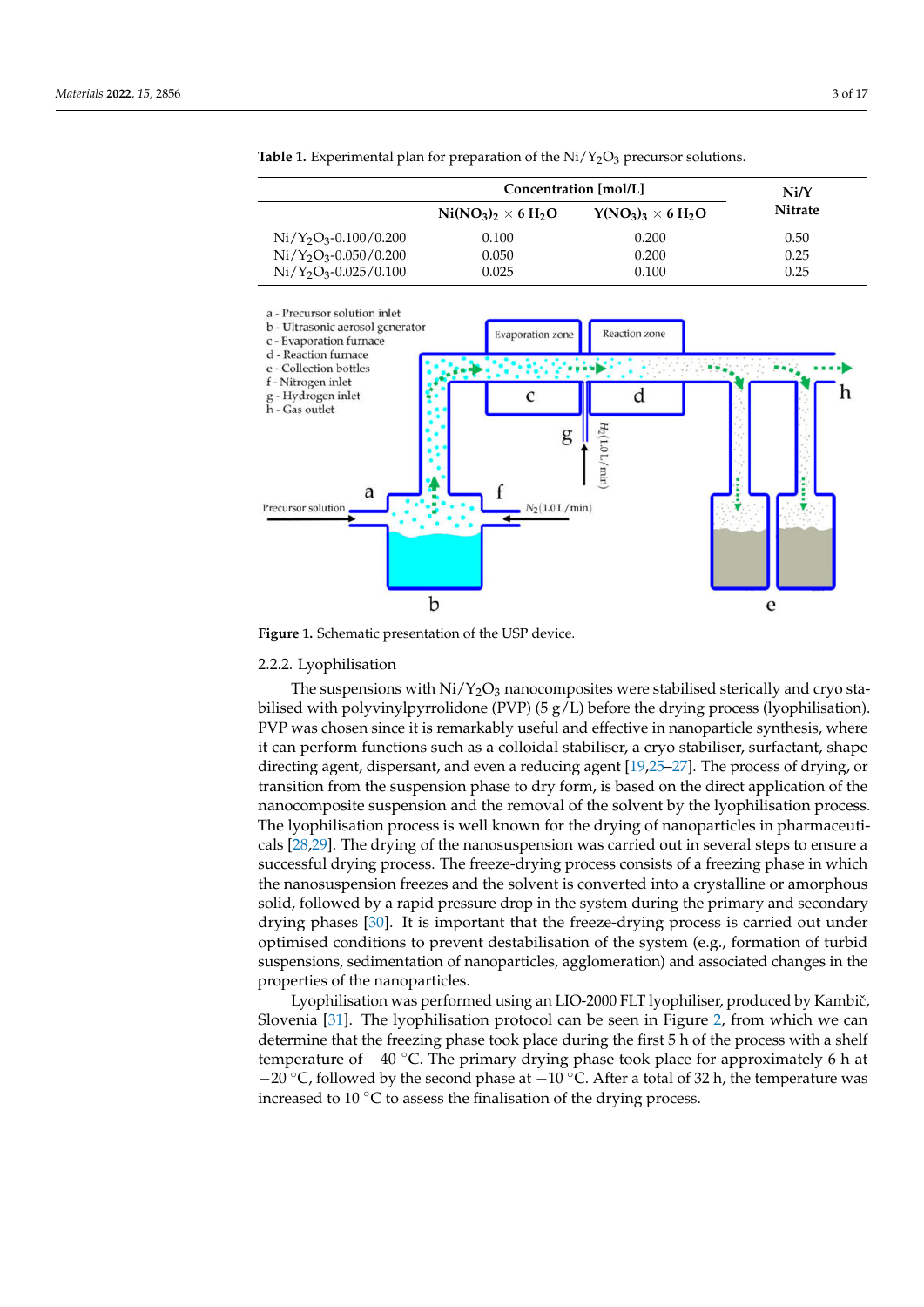<span id="page-3-0"></span>

**Figure 2.** Lyophilisation protocol, shelf temperature, sample temperature and the pressure inside the lyophilisatior for Ni/Y<sub>2</sub>O<sub>3</sub> nanocomposite suspensions.

#### *2.3. Ink Preparation from the Ni/Y2O<sup>3</sup> Nanocomposite Powder*

The lyophilised  $Ni/Y_2O_3$  nanocomposite powder  $Ni/Y_2O_3$ -0.025/0.100 was used to prepare the ink (see Table [1\)](#page-2-0).  $Ni/Y_2O_3$ -0.025/0.100 was chosen based on the SEM results, which indicated the most uniform distribution of Ni between the particles. The preparation process was performed by dissolving the  $Ni/Y_2O_3$  nanocomposite powder in distilled water so that the achieved  $Ni/Y_2O_3$  nanocomposite concentration was 0.140 g/mL. Using a brush, we applied the resulting ink to white matte photo paper. A compact coating was formed, which was subjected to further investigations.

#### *2.4. Characterisation*

# 2.4.1. Thermo Gravimetric Analysis (TGA) and Differential Thermal Analysis (DTA)

In understanding the USP synthesis and preparing  $Ni/Y_2O_3$  precursor solutions, TGA analysis, and DTA were done to determine the chemical decomposition reactions of Ni(NO<sub>3</sub>)<sub>2</sub>  $\times$  6 H<sub>2</sub>O and Y(NO<sub>3</sub>)<sub>3</sub>  $\times$  6 H<sub>2</sub>O as starting materials. This was, namely, important, because the decomposition temperature of the chemical components is related closely to setting the required temperature in the reaction zone of the USP device for the synthesis of  $Ni/Y_2O_3$  nanomaterials, and to gain insight into the possible formation of intermediate by-products if the conditions were right. The TGA/DTA analysis is, in general, strongly dependent on the kinematic parameters (heating rate, carrier gas, and flow rates) and thermodynamic parameters (decomposition temperature ranges). TGA analyses were made on a TGA 2 device (METTLER TOLEDO, Switzerland) in the temperature range of 50–800 °C, with a heating rate of 10 °C/min and a purge rate of 100 mL/min N<sub>2</sub>. TGA/DTA analyses were performed in an inert atmosphere.

#### 2.4.2. Inductively Coupled Plasma Mass Spectrometry (ICP-MS)

The concentrations of Ni and Y in all three synthesised  $Ni/Y_2O_3$  nanocomposite suspensions after USP synthesis were measured with Inductively Coupled Plasma-Mass Spectrometry (ICP-MS). The spectrometer used was an HP, Agilent 7500 CE, equipped with a collision cell (Santa Clara, CA, USA). The following conditions were used for ICP-MS: The power was 1.5 kW, Nebuliser-Meinhard, plasma gas flow was 15 L/min, nebuliser gas flow was 0.85 L/min, make-up gas flow was 0.28 L/min and the reaction gas flow was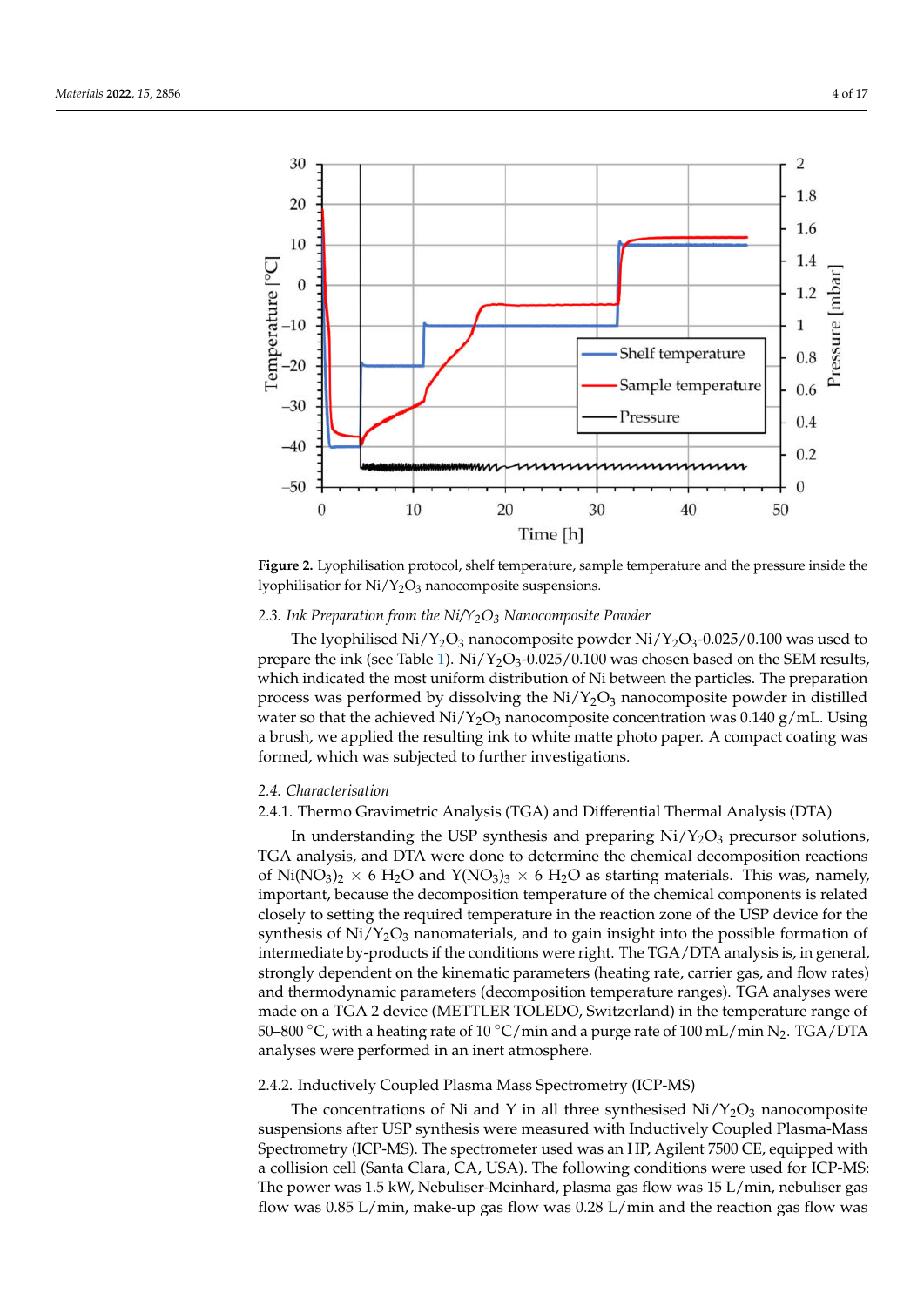4.0 mL/min. The instrument was calibrated with matrix matched calibration solutions. The relative measurement uncertainty was estimated as  $\pm 3\%$ .

# 2.4.3. Scanning Electron Microscopy with an Energy-Dispersive X-ray Spectroscope (SEM-EDX)

A Scanning Electron Microscope (SEM), Sirion 400 NC (FEI Sirion 400 NC, FEI Technologies Inc., Hillsboro, OR, USA), with an Energy-Dispersive X-ray spectroscope (EDX) INCA 350 (Oxford Instruments, UK), was used for the SEM investigations of the  $Ni/Y_2O_3$ nanocomposite powder after lyophilisation and prepared coating on a paper. The  $Ni/Y_2O_3$ nanocomposite powder was put on SEM holders with conductive carbon adhesive tape, while the prepared coatings were located directly on the SEM holder with conductive carbon adhesive tape without any additional treatment. The analysis was conducted in a high vacuum with the acceleration voltage of 15–20 kV, using a backscatter detector, at magnifications between 1000 and  $50,000 \times$ , and by a working distance of 6.8–6.5 mm. By examining the microstructure of the  $Ni/Y_2O_3$  nanocomposite powder and based on the SEM micrographs obtained, it was possible to perform nanocomposite particle size and shape analysis and determine their morphology.

EDX was used for the determination of both the qualitative and semi-quantitative chemical composition for the  $Ni/Y_2O_3$  nanocomposite particles, and for the upper surface of the prepared coatings.

#### 2.4.4. X-ray Photoelectron Spectroscopy (XPS)

The X-ray Photoelectron Spectroscopy (XPS or ESCA) analyses were carried out for the  $Ni/Y<sub>2</sub>O<sub>3</sub>$  nanocomposite powder on a PHI-TFA XPS spectrometer (Physical Electronics Inc USA). The spectrometer was equipped with an Al-monochromatic source. The analysed area was 0.4 mm in diameter and the analysed depth was about 3–5 nm. During data processing, the spectra were aligned by setting the C 1s peak at 284.8 eV, characteristic of C-C/C-H bonds. The accuracy of the binding energies was about  $\pm 0.6$  eV. The XPS method is not sensitive for H and He. Since the sample surface may be contaminated with adsorbed species, we removed a surface layer of thickness of about 10 nm by Ar-ion sputtering, which was applied for 10 min. Since the initial samples  $Ni/Y_2O_3-0.100/0.200$ ,  $Ni/Y_2O_3-0.050/0.200$ , and  $Ni/Y_2O_3-0.025/0.100$  did not have a high enough concentration of Y and Ni to be detected with XPS, consequently, a new concentrated sample of  $Ni/Y_2O_3$ nanocomposite powder was prepared from  $Ni/Y_2O_3-0.025/0.100$ . The procedure was as follows: 5 mL of suspension was stabilised further by sodium citrate  $(2 g/L)$  and centrifuged for 30 min at 9000 RPM (Centrifuge Rotina 380R, Andreas Hettich GmbH & Co., Tuttlingen, Germany). After centrifugation 4 mL of supernatant was removed from the sample, while the remaining 1 mL was used for lyophilisation on the basis of the previously presented regime (see Figure [2\)](#page-3-0). The aforementioned step of concentration was used to increase the per weight concentration of Ni, in order to obtain a reliable signal from the XPS detector.

# 2.4.5. Colour Measurement

The colour of the applied ink coating was analysed using the CIELAB Datacolor SF 600+, Luzern Schweiz, in accordance with the ISO 11664-4 Standard [\[32\]](#page-16-5).

#### 2.4.6. Statistics

ImageJ software was used for the size measurements of the  $Ni/Y<sub>2</sub>O<sub>3</sub>$  nanocomposite particles from the SEM micrographs. A total of 200 particles were measured in each sample. Bin sizes of 10 nm and 5 nm were used for the size distribution representations. The Mean values and Standard Deviations were calculated from the measured particle sizes for each sample according to the Standard [\[33\]](#page-16-6).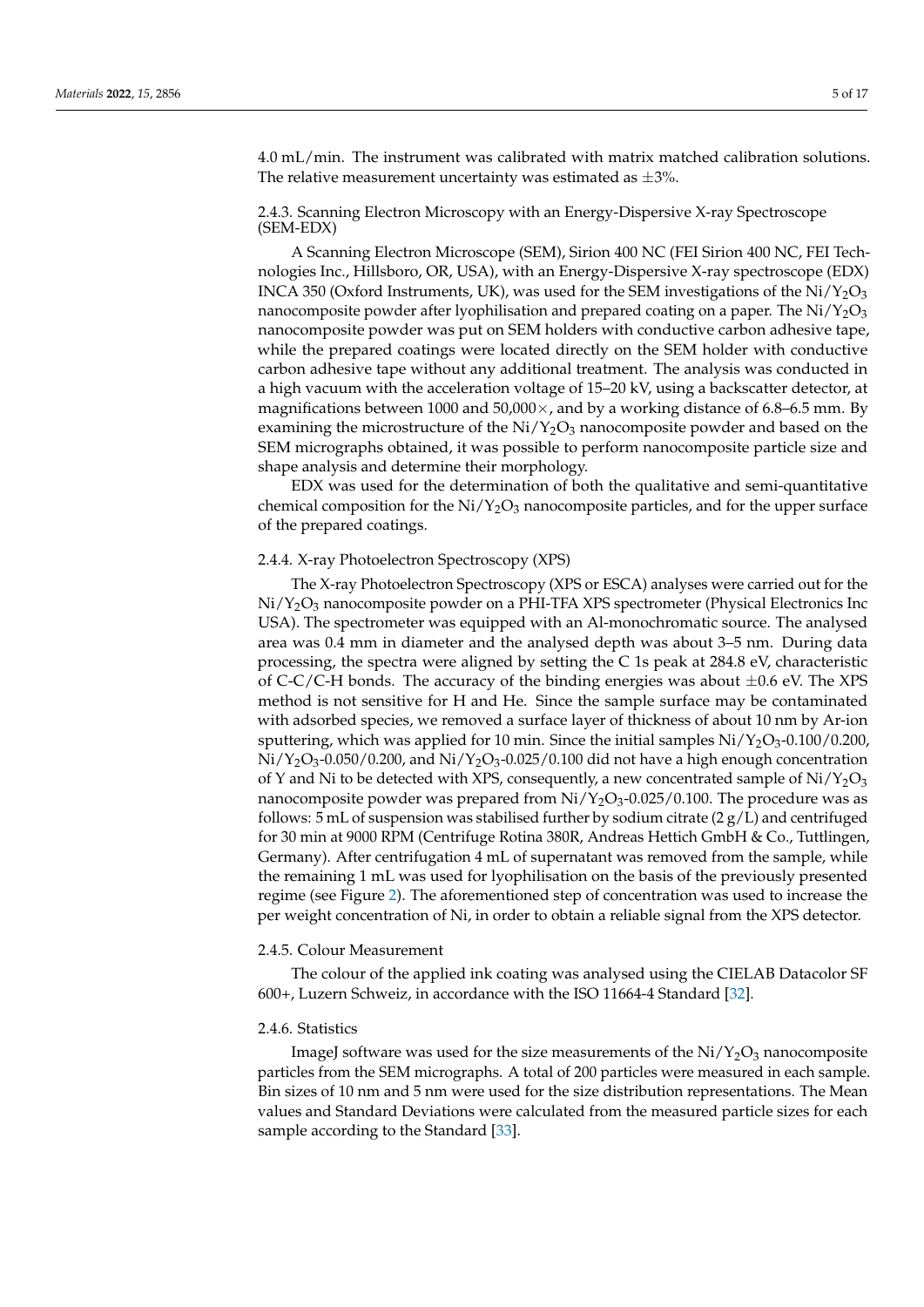# **3. Results**

```
3.1. TGA/DTA
```
The TGA/DTA result of  $(Y(NO<sub>3</sub>)<sub>3</sub> \times 6H<sub>2</sub>O)$  as starting materials is presented in Figure [3.](#page-5-0)

<span id="page-5-0"></span>

**Figure 3.** TGA plot of the thermal decomposition of  $Y(NO<sub>3</sub>)<sub>3</sub> \times 6 H<sub>2</sub>O$ .

Melnikov et al. [\[34\]](#page-16-7), reported that the thermal decomposition of  $(Y(NO<sub>3</sub>)<sub>3</sub> \times 6H<sub>2</sub>O)$ is a complex condensation process, as it creates a tetramer arrangement  $Y_4O_4(NO_3)_4$ , formed by alternating yttrium and oxygen atoms. The whole condensation process may be described as:

$$
4 Y(NO3)3 \times 6 H2O \to 2Y2O3 + 6 N2O5 + 24 H2O
$$
 (1)

According to our TGA/DTA results, thermal decomposition takes place through stepwise reactions as follows:

$$
Y(NO_3)_3 \times 6H_2O \to Y(NO_3)_3 + 6H_2O,
$$
 (2)

$$
2Y(NO_3)_3 \to Y_2O_3 + 3N_2O_5,\tag{3}
$$

As revealed in Figure [3,](#page-5-0) mass loss starts at early temperatures due to the loss of chemically bound water (the two peaks around 50 and 80 ◦C). The mass loss related to the peak at 240 ◦C is below 30%, which corresponds to the stoichiometric loss of 5 water molecules (28.19%), according to the reaction (2). The next peaks at 370 °C can be associated with the joint loss of the remaining 6th crystalline water molecule, which is presenting with the chemical reaction (2). The thermal decomposition of yttrium nitrate to yttrium oxide starts at 400 °C. The loss of the remaining nitrogen, formation of  $N_2O_5$ , and generation of yttrium oxide through reaction (3) is represented by the two well-separated peaks at 460 and 500  $\degree$ C, with an overall mass loss of 40% that is negligibly different from the stoichiometric 40.9%. Hence, the complete transformation to yttrium oxide takes place at around 550 ◦C. The theoretically calculated mass loss of 70% is in accordance with the 72.01%, determined experimentally using TGA analysis.

The TGA/DTA result of  $Ni(NO<sub>3</sub>)<sub>2</sub> \times 6H<sub>2</sub>O$  as starting materials is presented in Figure [4.](#page-6-0)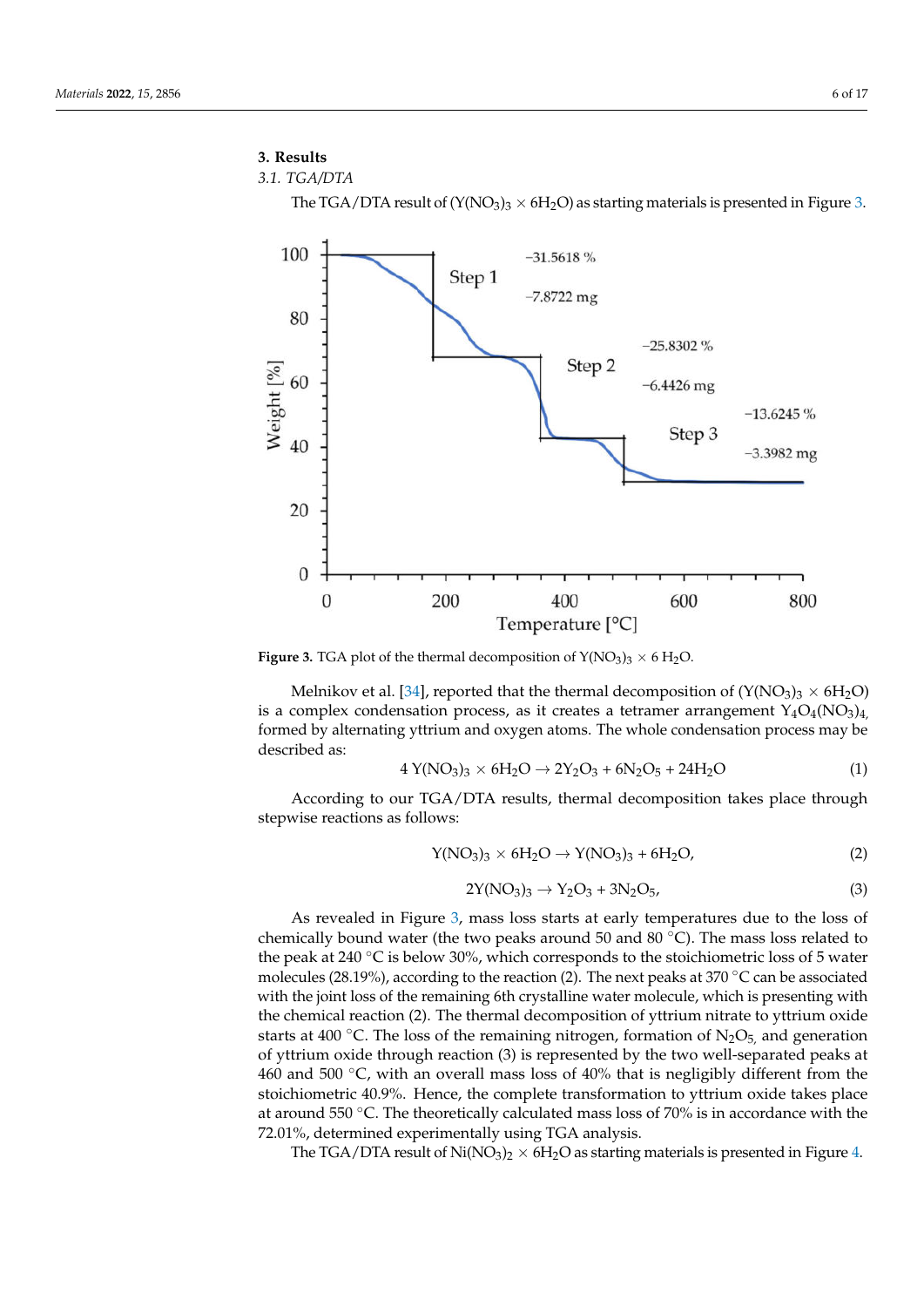<span id="page-6-0"></span>

**Figure 4.** TGA plot of the thermal decomposition of  $Ni(NO<sub>3</sub>)<sub>2</sub> \times 6 H<sub>2</sub>O$ .

As reported by Brockner et al. [\[35\]](#page-16-8), the thermal decomposition of  $\text{Ni}(\text{NO}_3)_2 \times 6\text{H}_2\text{O}$ , follows a stepwise decomposition, with the first two steps resulting in the removal of 2 water molecules (80 °C), followed by the removal of the remaining 4 crystalline water molecules (150 °C). Partial decomposition of the nitrate begins at 145 °C, following the reactions in Equations (4) and (5). The final decomposition of  $Ni(NO<sub>3</sub>)<sub>2</sub>$  to "NiO" begins at approximately 250  $°C$ , and follows the reaction pattern as shown in Equation (6):

$$
\text{Ni(NO3)2 × 2H2O → Ni(NO3)(OH) × 2H2O + NO2,
$$
\n(4)

$$
\text{Ni(NO3)(OH)2·×H2O → Ni(NO3)(OH)1.5 O0.25·H2O + 0.25 H2O, (5)
$$

$$
Ni(NO_3)(OH)_{1.5} O_{0.25} \times H_2O \rightarrow 0.5 Ni_2O_3 + HNO_3 + 1.25 H_2O, \tag{6}
$$

In order to facilitate the reduction with shorter residence times at the higher temperature of 500 ℃ with respect to TGA, but simultaneously with the defined structure and size of Y<sub>2</sub>O<sub>3</sub> particles, H<sub>2</sub> was utilised in the USP synthesis between 700 °C and 900 °C.

*3.2. ICP-MS*

The results of ICP-MS analyses can be seen in Table [2.](#page-6-1)

<span id="page-6-1"></span>**Table 2.** The concentration of nickel and yttrium in the USP synthesised suspensions.

| Suspension $Ni/Y2O3$    | $Ni \left[\mu g/mL\right]$ | $Y$ [µg/mL] |
|-------------------------|----------------------------|-------------|
| $Ni/Y_2O_3-0.100/0.200$ | 87.3                       | 263.0       |
| $Ni/Y_2O_3-0.050/0.200$ | 100.3                      | 568.8       |
| $Ni/Y_2O_3-0.025/0.100$ | 29.3                       | 185.8       |

The highest concentrations of Ni and Y in the suspensions were measured in  $Ni/Y_2O_3$ -0.050/0.200, although the baseline concentrations in the precursor were not the highest here, but in  $Ni/Y_2O_3$ -0.100/0.200. Such results can be attributed to the conditions during USP synthesis, as observed during the  $Ni/Y<sub>2</sub>O<sub>3</sub>-0.100/0.200$  experiment. The  $Ni/Y<sub>2</sub>O<sub>3</sub>$ nanocomposite particles were deposited on the transport tube, resulting in losses, and, thus,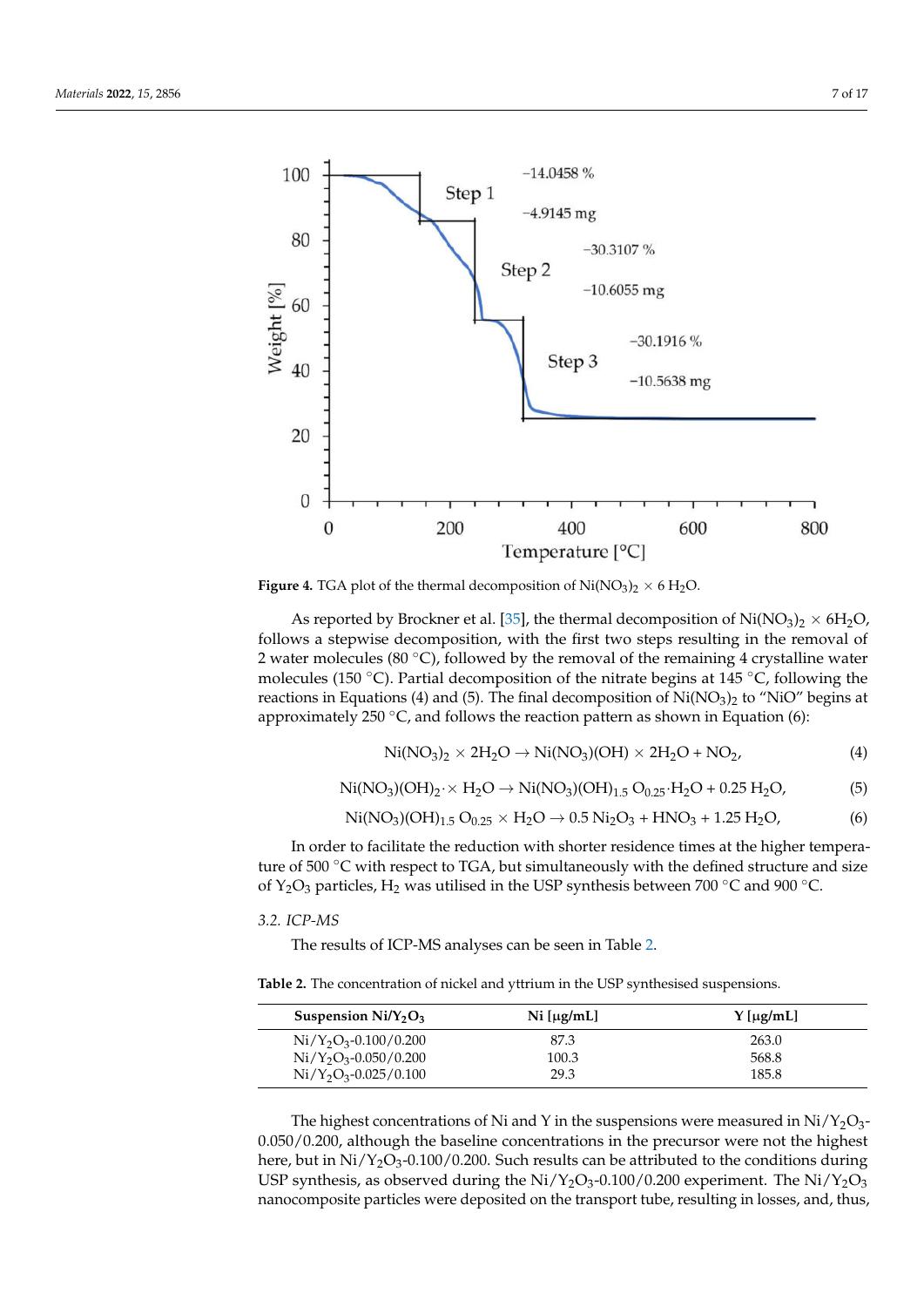a decrease in the concentration of Y and Ni. The lowest concentrations of both elements were measured in the suspension of sample  $Ni/Y_2O_3$ -0.025/0.100, which is consistent with the concentration in the precursor.

# *3.3. SEM-EDX*

The real particle size is very important for the catalytic application [\[36–](#page-16-9)[38\]](#page-16-10) since particle size is the property that links the surface area to the volume ratio, which varies significantly when particles are on the nanoscale. Guo et al. [\[11\]](#page-15-6) demonstrated that smaller particles do not necessarily offer better catalytic activity. For this purpose, direct measurement of the  $Ni/Y<sub>2</sub>O<sub>3</sub>$  nanocomposite particle size from SEM micrographs was performed as an additional method. The results of the measurements are shown in Figure [5.](#page-7-0) In Samples 1 and 2, where the concentrations of Y and Ni in the precursor were higher, more large particles (with a size range >1800 nm) were observed than in  $Ni/Y_2O_3-0.025/0.100$ , where both the concentrations in the precursors were lower. In addition, most particles (more than 70%) of sample  $Ni/Y_2O_3$ -0.025/0.100 were with a size below 900 nm, which indicates how to control the synthesis of USP with the aim to achieve the targeted size of homogeneous  $Ni/Y<sub>2</sub>O<sub>3</sub>$  nanocomposite particles.

<span id="page-7-0"></span>

Figure 5. Ni/Y<sub>2</sub>O<sub>3</sub> nanocomposite particle distribution obtained from the SEM micrographs for samples: Ni/Y<sub>2</sub>O<sub>3</sub>-0.100/0.200, Ni/Y<sub>2</sub>O<sub>3</sub>-0.050/0.200, Ni/Y<sub>2</sub>O<sub>3</sub>-0.025/0.100.

SEM micrographs 8a–8c show that the  $Ni/Y_2O_3$  nanocomposite particles are very spherical in all three samples. A closer examination showed that the presence of two types of particles was detected in Samples 1 and 2, namely the larger ones, which appear to be dark, and the smaller ones, which are bright. EDX analysis found that darker particles are rich in Y and O, while Ni is not at all. The presence of Ni, Y, and O was confirmed for the smaller, lighter particles. In  $Ni/Y_2O_3$ -0.025/0.100, EDX analysis found that all particles contained Ni, Y, and O and that there was actually no presence of Y-rich particles, see Figure [6.](#page-8-0)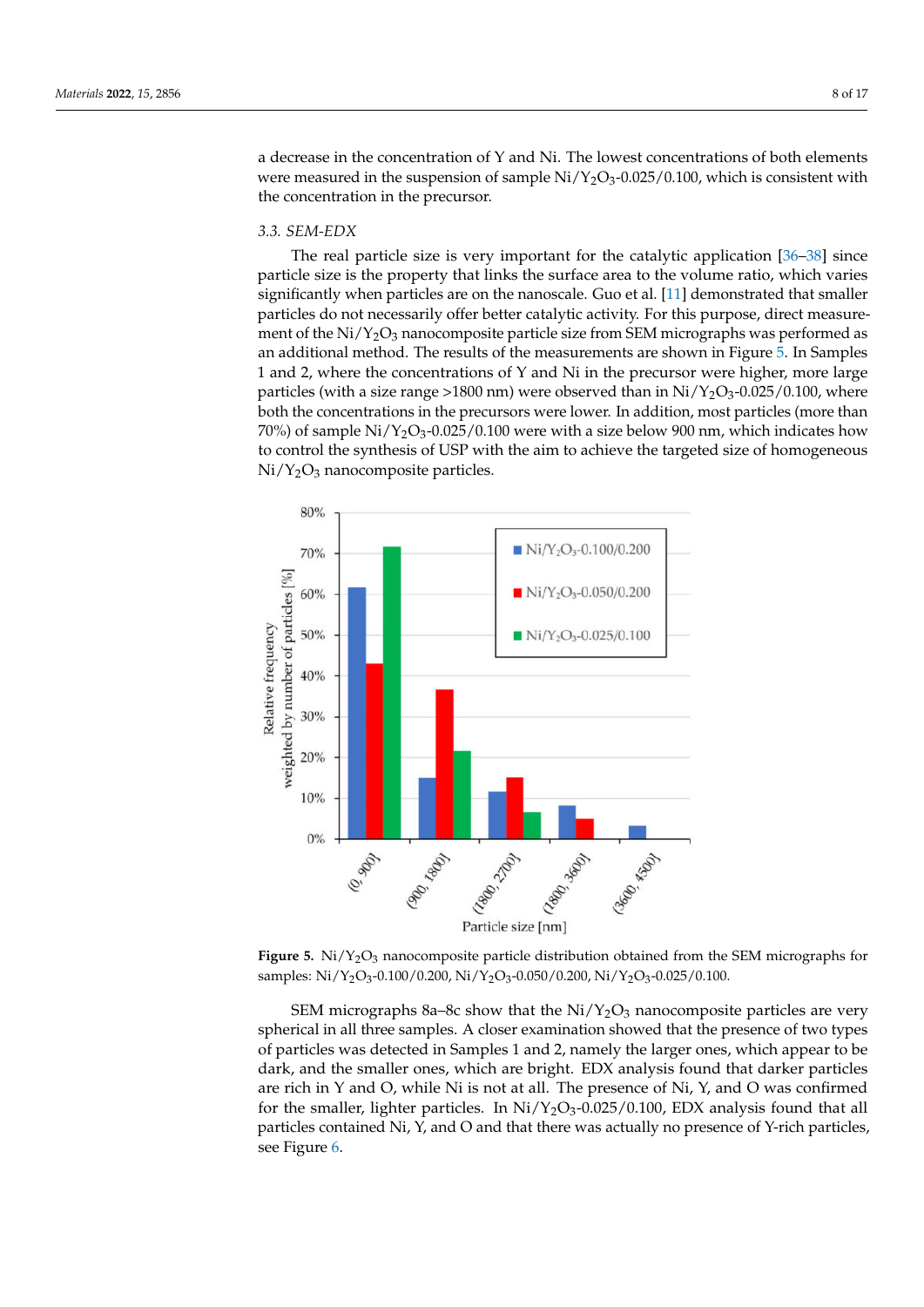<span id="page-8-0"></span>

| (a)        |         | Spectrum 1<br>Spectrum 2<br>Spectrum 3 | Spectrum 4 |       | (b)                   | ectrum 2 | Spectrum 3<br>sectrum. | Spectrum 4 |       |                       |         |                  | pectrum | ectrum |
|------------|---------|----------------------------------------|------------|-------|-----------------------|----------|------------------------|------------|-------|-----------------------|---------|------------------|---------|--------|
| 10um       |         | Electron Image 1                       |            |       | 10um                  |          | Electron Image 1       |            |       |                       |         | Electron Image 1 |         |        |
| Spectrum   | $\circ$ | Ni                                     | Y          | Total | Spectrum              | $\circ$  | Ni                     | Y          | Total | Spectrum              | $\circ$ | Ni               | Y       | Total  |
| Spectrum 1 | 66.29   |                                        | 33.71      | 100   | Spectrum 1            | 26.76    | 10.24                  | 62.99      | 100   | Spectrum 1            | 41.1    | 7.06             | 51.83   | 100    |
| Spectrum 2 | 55.83   |                                        | 44.17      | 100   | Spectrum <sub>2</sub> | 32.47    | 11.34                  | 56.19      | 100   | Spectrum <sub>2</sub> | 42.96   | 6.88             | 50.16   | 100    |
| Spectrum 3 | 29.75   | 17.93                                  | 52.33      | 100   | Spectrum 3            | 42.75    |                        | 57.25      | 100   | Spectrum 3            | 38.3    | 10.26            | 51.43   | 100    |
| Spectrum 4 | 36.01   | 20.5                                   | 43.49      | 100   | Spectrum 4            | 52.9     |                        | 47.1       | 100   | Spectrum 4            | 40.45   | 10.93            | 48.61   | 100    |
|            |         |                                        |            |       |                       |          |                        |            |       | Spectrum 5            | 48.31   | 7.45             | 44.25   | 100    |
| Mean value | 46.97   | 19.22                                  | 43.43      | 100   | Mean value            | 38.72    | 5.40                   | 55.88      | 100   | Mean value            | 43.00   | 8.22             | 48.77   | 100    |
| Std.       |         |                                        |            |       | Std.                  |          |                        |            |       | Std.                  |         |                  |         |        |
| deviation  | 17.01   | 1.82                                   | 7.62       |       | deviation             | 11.54    | 6.25                   | 6.57       |       | deviation             | 3.89    | 1.86             | 2.99    |        |
| Max. value | 66.29   | 20.50                                  | 52.33      |       | Max. value            | 52.90    | 11.34                  | 62.99      |       | Max. value            | 48.31   | 10.93            | 51.83   |        |
| Min. value | 29.75   | 17.93                                  | 33.71      |       | Min. value            | 26.76    | 0.00                   | 47.10      |       | Min. value            | 38.30   | 6.76             | 44.25   |        |

**Figure 6.** SEM micrographs and EDX analysis of the powder: (**a**)  $Ni/Y_2O_3$ -0.100/0.200, (**b**)  $Ni/Y_2O_3$ -0.050/0.200, and (**c**) Ni/Y2O<sup>3</sup> -0.025/0.100.

Sample  $Ni/Y_2O_3$ -0.025/0.100 was used to prepare the ink, and, later, the coating, due to the balanced/uniform chemical composition of the  $Ni/Y_2O_3$  nanocomposite particles with a content of all three elements (Ni, Y, O). SEM/EDX analyses were performed identically on the powder before ink preparation and after the applied coating. The results are shown in Figure [7.](#page-9-0) The EDX analysis did not detect Ni on the bright particles on the coating, which may be due to the low sensitivity of the detector, or that the ink application process on the paper resulted in a decrease in Ni concentration on the  $Ni/Y_2O_3$  nanocomposite particles. The presence of C origin in the applied coating originated from the paper (coating holder), and could not be removed from the EDX analysis.

#### *3.4. XPS Analysis*

Figure [8](#page-9-1) shows the XPS spectrum obtained on the surface of the  $Ni/Y_2O_3$  nanocomposite powder of the concentrated sample  $Ni/Y_2O_3-0.025/0.100$ . The presence of the elements C, O, N and Y were detected via the peaks C 1s, O 1s, N 1s, and Y 3d. The surface chemical composition (surface layer of thickness 3 nm) was 77 at.% of C, 11 at.% of N, 12 at.% of O, and 0.1 at.%. No Ni was detected at the surface. Figure [9](#page-10-0) shows the XPS spectrum obtained on the  $Ni/Y_2O_3$  nanocomposite powder after removing about 10 nm of the surface layer by Ar-ion sputtering. The presence of the elements C, O, N, Y, and Ni was detected via peaks C 1s, O 1s, N 1s, Y 3d, and Ni 2p. The surface chemical composition after removing the 10 nm thick surface layer was 70 at.% of C, 4 at.% of N, 14 at.% of O, 10 at.% of Y, and 1.1 at.% of Ni. To obtain insight into the surface chemistry, the high-energy resolution XPS spectra were acquired to obtain insight into the surface chemistry. Figure [10](#page-10-1) shows the Y 3d spectrum obtained after removing the 10-nm thick layer. It consists of the Y 3d5/2 peak at 157.8 eV and the Y 3d3/2 peak at 159.8 eV. The binding energy of the Y 3d5/2 peak at 157.8 eV is often related to the  $Y_2O_3$  compound, where a  $Y(3+)$  oxidation state is present. Figure [11](#page-11-0) shows the Ni 2p3/2 spectrum obtained after removing the 10-nm thick layer. It consists of the main peak at 853.0 eV and a small satellite peak at 859.9 eV. The binding energy of the main peak 853.0 eV is probably related to the Ni(0) metallic state [\[39](#page-16-11)[,40\]](#page-16-12).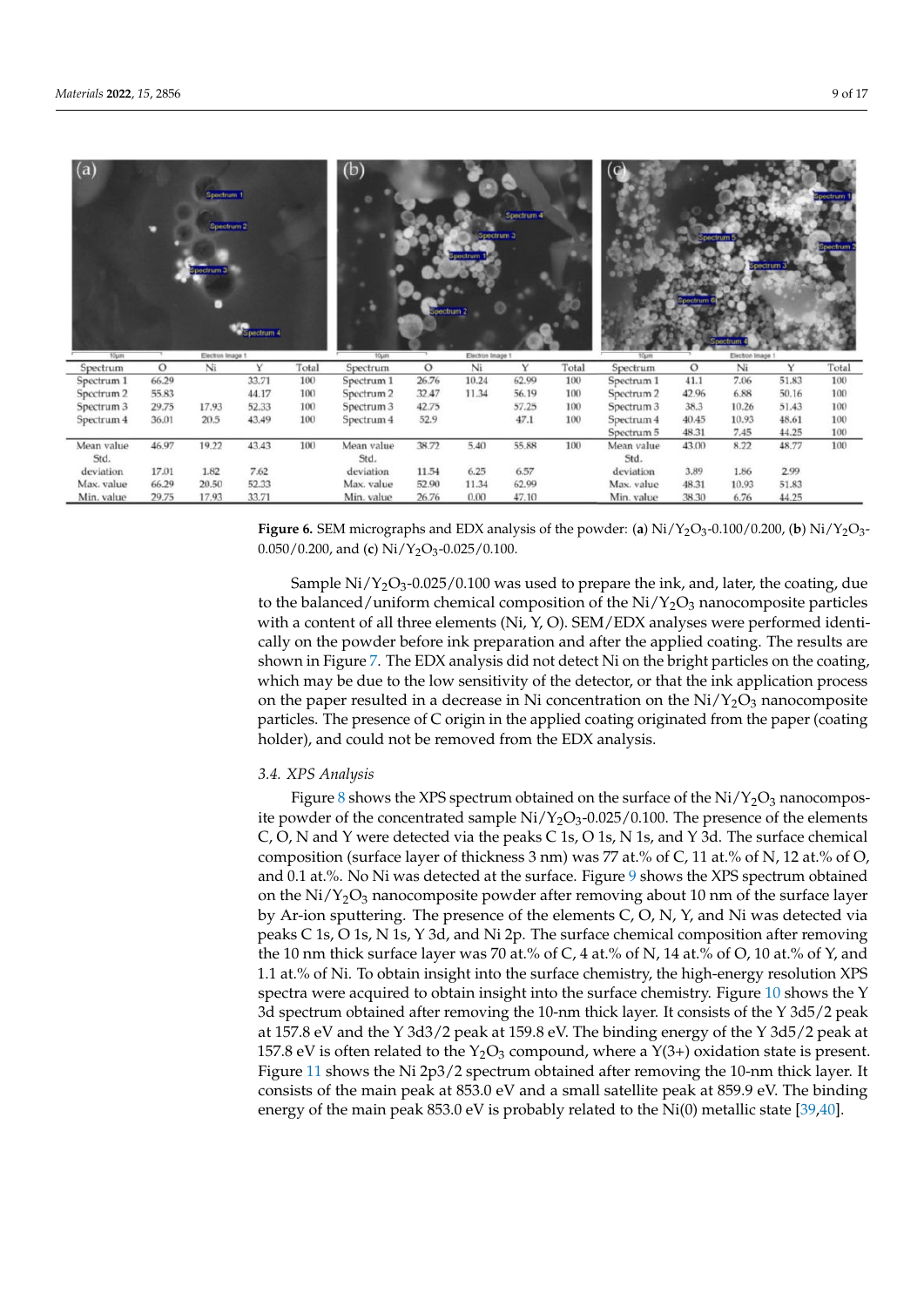<span id="page-9-0"></span>

**Figure 7.** SEM/EDX analysis of the: (**a**) dried Ni/Y2O<sup>3</sup> -0.025/0.100 sample and (**b**) applied coating.

<span id="page-9-1"></span>

**Figure 8.** XPS spectrum of the concentrated sample  $Ni/Y_2O_3$ -0.025/0.100 surface.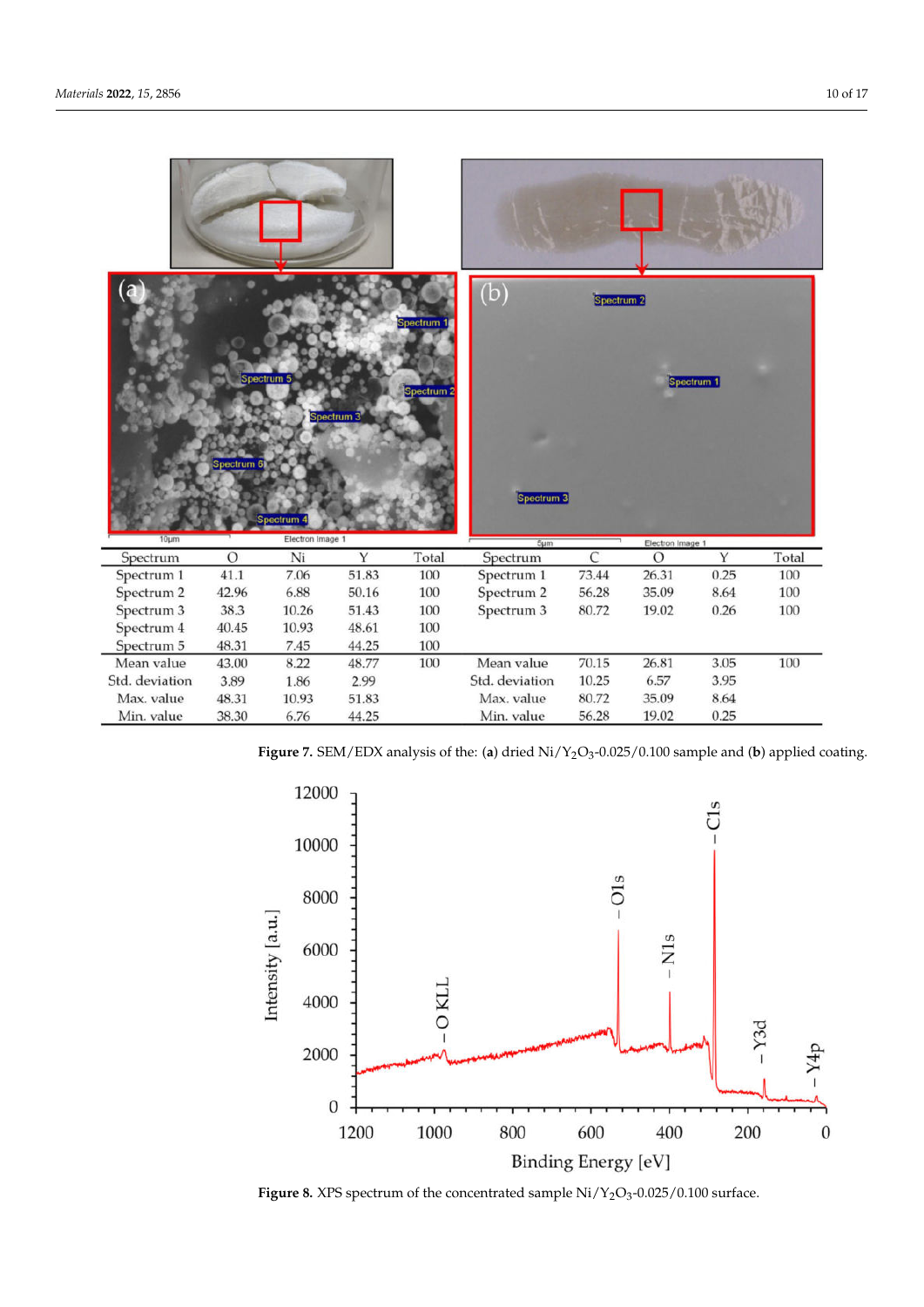<span id="page-10-0"></span>

**Figure 9.** XPS spectrum of the concentrated sample  $\rm Ni/Y_{2}O_{3}$ -0.025/0.100 after removal of a 10 nm thick surface layer.

<span id="page-10-1"></span>

**Figure 10.** XPS spectrum of Y 3d obtained after removing the 10-nm thick layer on the concentrated sample Ni/Y<sub>2</sub>O<sub>3</sub>-0.025/0.100.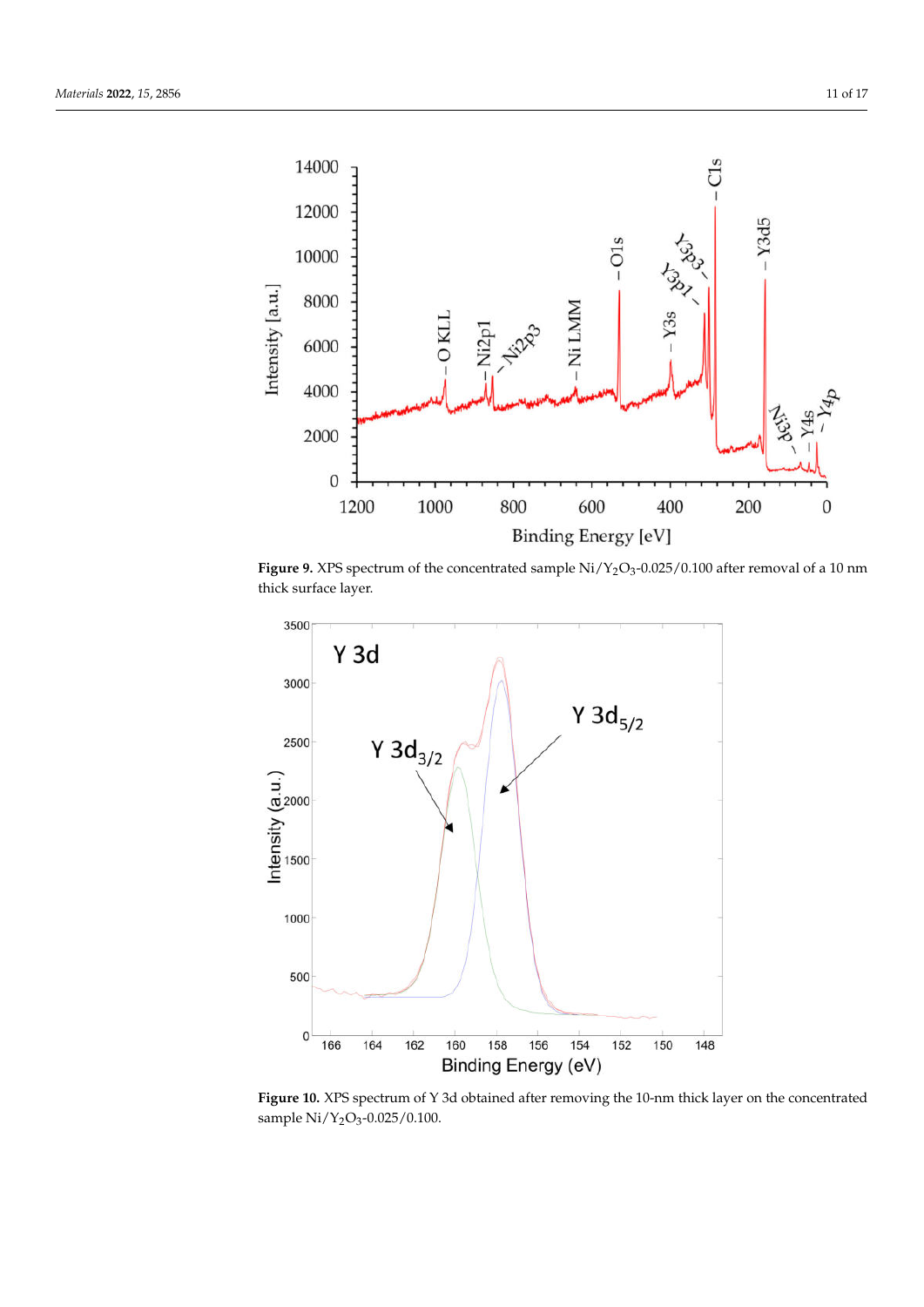<span id="page-11-0"></span>

**Figure 11.** XPS spectrum of Ni 2p obtained after removing the 10-nm thick layer on the concentrated sample Ni/Y<sub>2</sub>O<sub>3</sub>-0.025/0.100.

# *3.5. Colour of the Ni/Y2O<sup>3</sup> Nanocomposite Coating*

Figure [12](#page-11-1) shows the reflection curve of the prepared  $Ni/Y_2O_3$  nanocomposite coating. A local maximum can be seen at 440 nm with a value of 39% reflection (as shown with the dashed vertical line). With the further increase in the wavelength, a small decline in reflection can be seen up to 470 nm. Using an additional increase in the wavelength a slow increase in reflection can be observed, reaching the maximum value of 44% at 700 nm. The drop in reflectance at 400 nm, suggests a higher absorption in the blue/UV wavelengths.

<span id="page-11-1"></span>

Figure 12. Reflection curve of Ni/Y<sub>2</sub>O<sub>3</sub> nanocomposite coating, obtained with CIELAB analysis.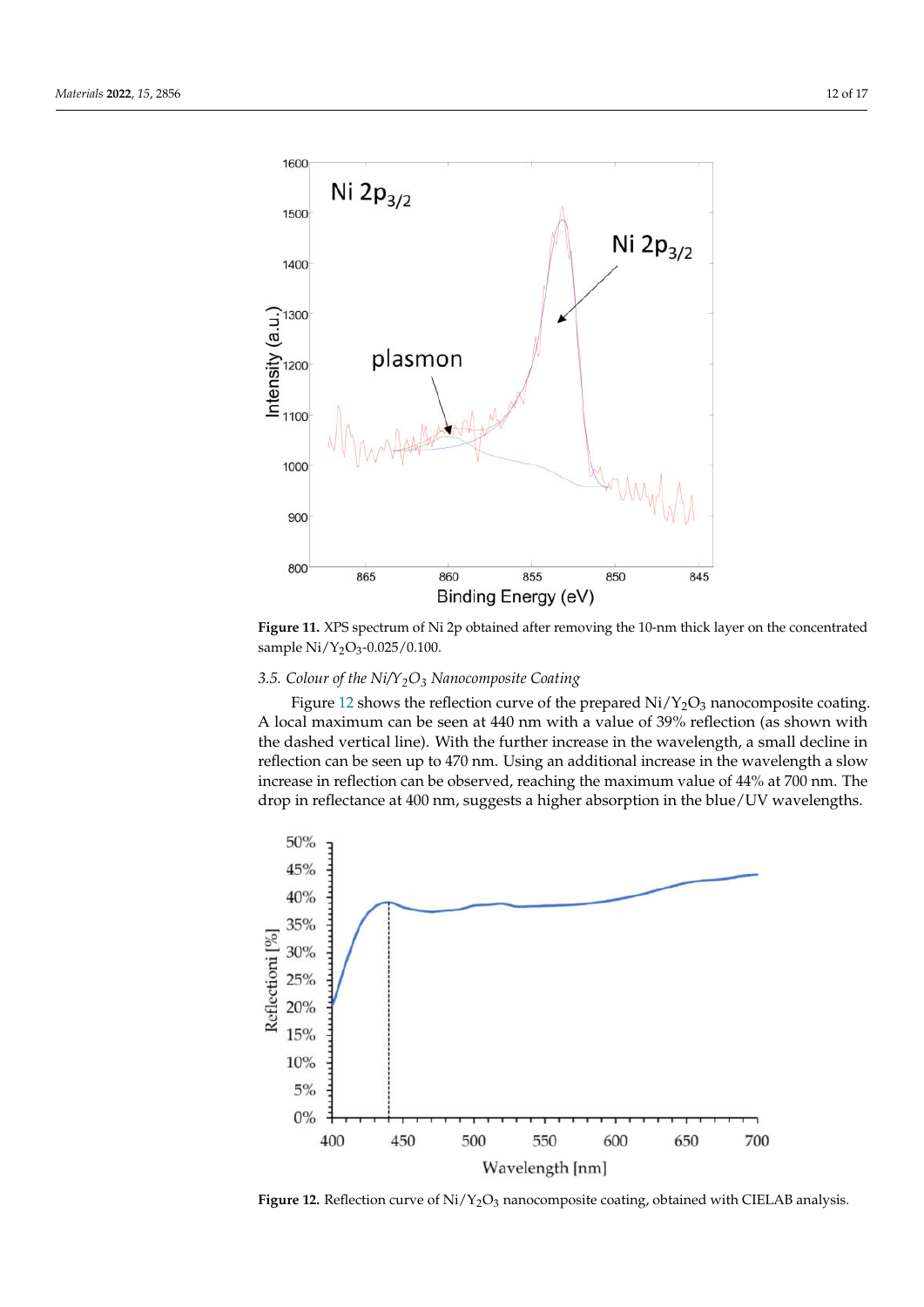The chromaticity diagram was prepared based on the measured colour of the  $Ni/Y_2O_3$ nanocomposite coating and the results as shown in Table [3—](#page-12-0)see Figure [13.](#page-12-1) After inserting the coordinates of the CIELAB colour space in the chromaticity diagram, the colour of the  $Ni/Y<sub>2</sub>O<sub>3</sub>$  nanocomposite coating can be presented as a light grey-silver colour.

<span id="page-12-0"></span>**Table 3.** CIELAB colour space coordinates of the  $Ni/Y_2O_3$  nanocomposite coating obtained with the CIELAB analysis.

| — உட<br>ப |       | レメ<br>v | ⊸∗                                | .<br>-- |
|-----------|-------|---------|-----------------------------------|---------|
| 77.134    | 1.398 | 1.846   | רכב ר<br>$\overline{\phantom{a}}$ | 52.434  |

<span id="page-12-1"></span>

**Figure 13.** Chromaticity diagram, showing the measured colour of  $Ni/Y_2O_3$  nanocomposite coating.

# **4. Discussion**

The performed tests confirmed the hypothesis that successful synthesis of the  $Ni/Y_2O_3$ nanocomposite with USP and lyophilisation is possible. If we analyse the USP synthesis in more detail, the next finding is that an aqueous solution of nickel and yttrium nitrate is appropriate, as it allows the formation of relatively chemically homogeneous and sizerelated nanoparticles at an optimal molar ratio of  $Ni/Y$  nitrate (0.25). In the reactor part of the USP device, water evaporation takes place first, and then the dried droplets enter the high-temperature area (T = 900 °C). The first step in this is the thermal decomposition of yttrium nitrate and nickel nitrate to yttrium oxide and nickel oxide. Because of the high stability of yttrium oxide in comparison to nickel oxide, the hydrogen reaction is possible only for nickel formation. Therefore, the formation of nickel/yttrium oxide is possible after dehydration and thermal decomposition of the metal nitrates, and hydrogen reduction of nickel oxide is only possible in an  $H_2/N_2$  atmosphere [\[35\]](#page-16-8). The reduction of  $Ni<sub>2</sub>O<sub>3</sub>$  to elemental Ni is first mediated by the decomposition to NiO, as shown in Equations (7) and (8).

$$
3Ni2O3 \to 2Ni3O4 + 0.5O2,
$$
 (7)

$$
\text{Ni}_3\text{O}_4 \rightarrow 3\text{NiO} + 0.5\text{O}_2,\tag{8}
$$

The thus formed NiO is reduced by  $H_2$  to elemental Ni, following the reaction shown in Equation (9).

$$
3NiO + 3/2H2 \rightarrow 3Ni + 3/2H2O,
$$
\n(9)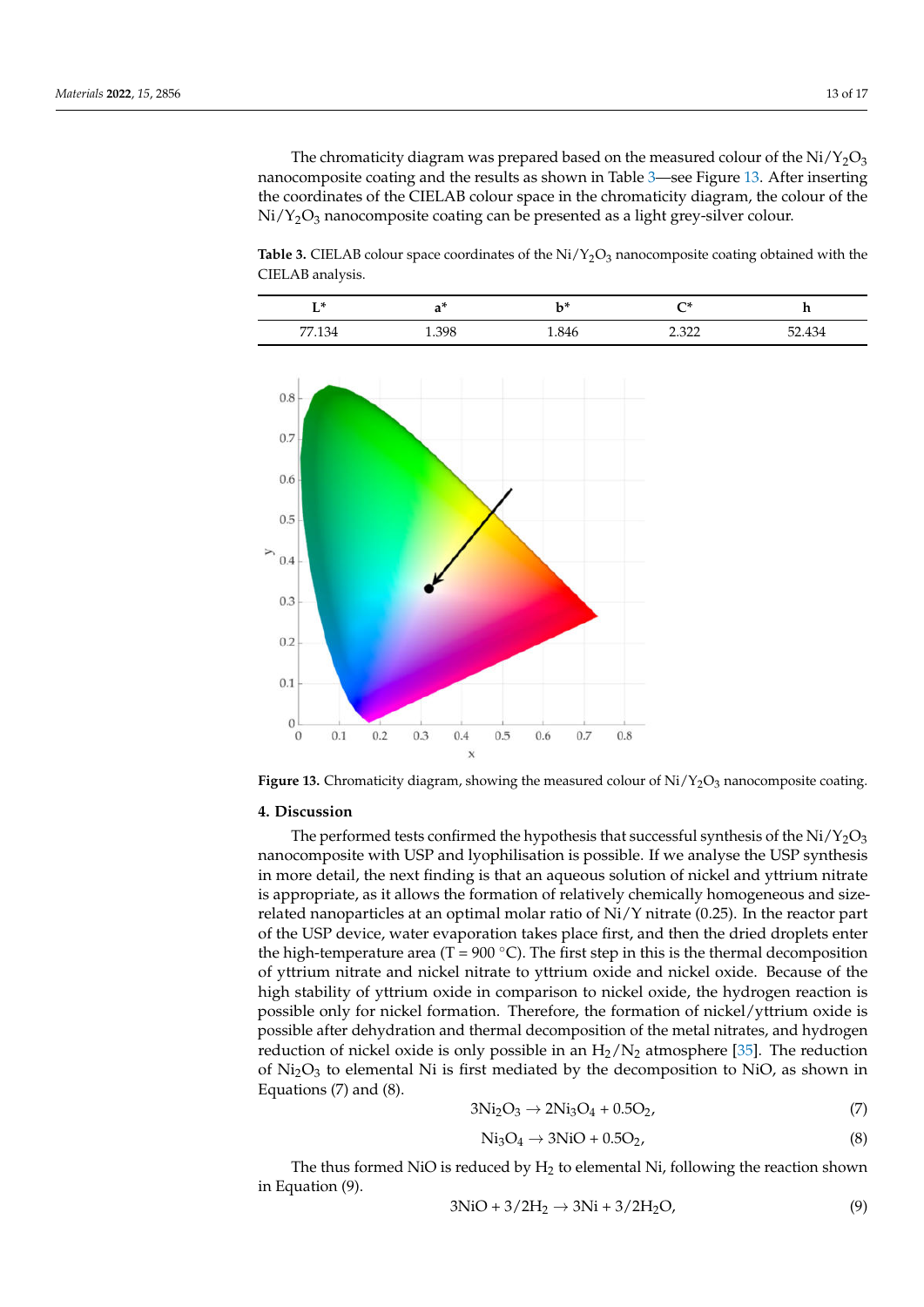It is assumed that the residence time (about 3 s for the system in Figure [1\)](#page-2-1) is too long for the formation of a uniform phase of the Ni-doped  $Y_2O_3$  matrix. This is due mainly to the faster formation of the  $Y_2O_3$  phase, as is evident in its significantly lower standard enthalpy of formation of  $-1905.31 \text{ kJ/mol}$  [\[41\]](#page-16-13). While the formation enthalpies of Ni<sub>2</sub>O<sub>3</sub> (−244.3 kJ/mol [\[42\]](#page-16-14)), NiO (−489.5 kJ/mol [\[43\]](#page-16-15)), and Ni (430.12 kJ/mol [\[44\]](#page-16-16)), with the enthalpy for  $Ni<sub>3</sub>O<sub>4</sub>$  being unknown, this is an unstable intermediate compound. With most considered enthalpies the combined formation enthalpy of Ni indicates a much slower decomposition to elemental Ni.

<span id="page-13-0"></span>The hypothesised mechanism of synthesis follows the initial formation of pure  $Y_2O_3$ , with no dissolved  $Ni<sub>2</sub>O<sub>3</sub>$ . As the Y<sub>2</sub>O<sub>3</sub> particle grows it produces a surface crust that is rich in NiO. This crust can be ejected to form separate smaller particles, or it can consolidate on the surface. In both cases, the following reduction of NiO to elemental Ni is mediated by hydrogen, thus forming an Ni-doped  $Y_2O_3$  matrix (as presented in Figure [14\)](#page-13-0). Experimental studies of the obtained powders brought us to the conclusion that the mechanism of nickel/yttrium oxide preparation from mixed nickel nitrate and yttrium oxide is a complex one, and that it proceeds gradually from dehydration, thermal decomposition of the metal nitrate, and hydrogen reduction of nickel oxide to nickel.



Figure 14. Schematic presentation of Ni/Y<sub>2</sub>O<sub>3</sub> nanocomposite particles through USP.

The hypothetical short residence time of about 3 s is not enough to complete all the needed chemical reactions. On the other hand, the particle size depends firstly on the droplet size and transport phenomena, which enable the coalescence and coagulation of droplets. The particle size is increased as a consequence of this behaviour. An increase in the concentration at the same temperature leads to a decrease in particle size.

Drying  $Ni/Y<sub>2</sub>O<sub>3</sub>$  nanocomposite suspensions by freeze-drying and monitoring sample temperatures at the bottom of the sample cake shows that the drying cycle could be shortened by at least 10 h (Figure [2\)](#page-3-0). In a further process development, the drying time by freeze-drying depends strongly, not only on the temperatures being selected properly for the particular material but also on the sample height. The temperatures and pressures used in the present study were chosen to control the drying process conservatively. The goal was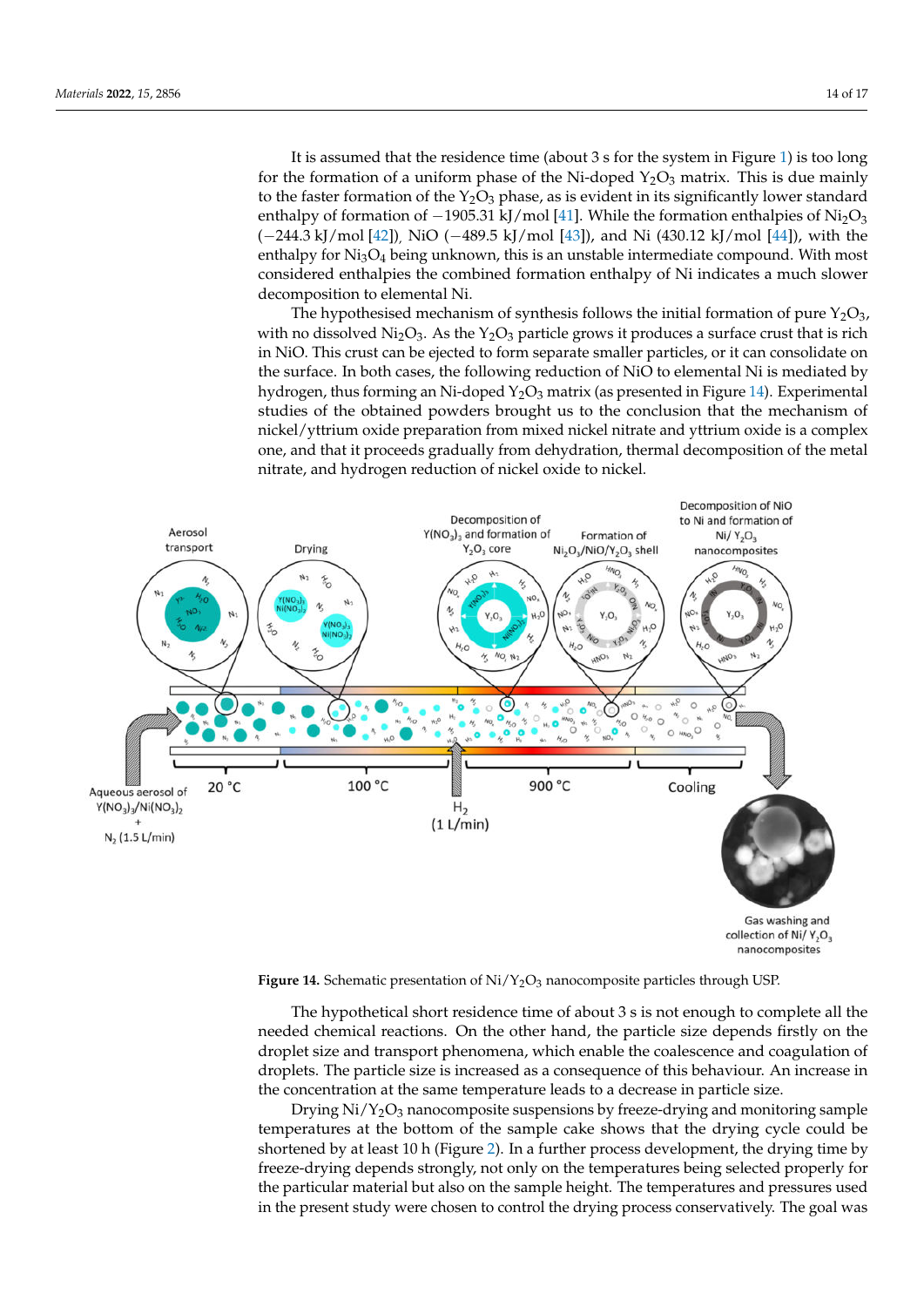not to lose the nanocomposite material during severe drying, resulting in high velocities of the sublimed solvent toward the condenser where de-sublimation of the solvent occurs. If the drying temperatures are increased and the pressure [\[45\]](#page-16-17) is decreased in the primary and secondary drying phases, the process will lead to a shorter drying phase, but the desired functionalities of the nanocomposite might be lost.

In summary, the XPS results show the presence of  $Y(3+)$  and  $Ni(0)$  oxidation states. This may indicate that mainly a Y-oxide phase is present on the Y-Ni particles. We should note that Ar-ion sputtering, which we applied for the removal of the surface layer, may change (reduce) the oxidation states of elements due to the surface damage introduced by the ion bombardment. In this sense, the presence of the Ni-oxide also cannot be excluded.

# **5. Conclusions**

The performed study describes the synthesis of an  $Ni/Y_2O_3$  nanocomposite powder that was made by the USP and lyophilisation methods, and this approach cannot be found in the scientific literature. Furthermore, the successful preparation of the ink and test coating is demonstrated by the highest concentration of  $Ni/Y_2O_3$ .

The following scientific conclusions can be drawn:

- An Ni/Y nitrate-based aqueous solution as a precursor allows USP synthesis of  $Ni/Y<sub>2</sub>O<sub>3</sub>$  nanocomposite particles, which are collected in an aqueous PVP suspension.
- Lyophilisation proved to be a suitable process for water removal and for obtaining nanocomposite  $Ni/Y_2O_3$  powder.
- ICP-MS and SEM/EDX analyses of the  $Ni/Y_2O_3$  nanocomposite powder showed the impact of precursor concentrations on the final particle formation and their composition.
- XPS research confirmed that the  $Ni/Y_2O_3$  nanocomposite particles are composed of elemental  $Ni<sup>0</sup>$  and  $Y<sub>2</sub>O<sub>3</sub>$ .
- The mechanism of  $Ni/Y_2O_3$  nanocomposite formation was set up with the initial formation of pure  $Y_2O_3$  and Ni doping on its surface.
- The prepared  $\rm Ni/Y_2O_3$  nanocomposite ink allowed the preparation of a coating that has a light grey-silver colour.

In the future,  $Ni/Y_2O_3$  coatings can be analysed further to assess their use as a catalyst.

**Author Contributions:** Conceptualisation, S.S. and R.R.; methodology, S.S. and R.R.; software, T.Š.; validation, M.Z., R.R. and Ž.J.; formal analysis, S.S. Ž.J. and T.Š.; investigation, T.Š., Ž.J., M.Z. and R.R.; resources, B.F., M.Z. and R.R.; data curation, S.S., R.R.; writing—original draft preparation, T.Š., Ž.J. and R.R.; writing—review and editing, R.R.; visualisation, T.Š., R.R.; supervision, B.F. and R.R.; project administration, R.R.; funding acquisition, R.R. and S.S. All authors have read and agreed to the published version of the manuscript.

**Funding:** This research was funded by Javna Agencija za Raziskovalno Dejavnost RS (ARRS), grant number P2-0120 (B)—Technologies of metastable materials, P2-0196 (B)—Research in Power, Process and Environmental Engineering and by Bilateral Project Slovenia-Germany BI-DE/21-22-010.

**Acknowledgments:** Peter Majeriˇc, Faculty of Mechanical Engineering, University of Maribor, for the SEM/EDX analyses. Janez Kovač of Department of Surface Engineering Jožef Stefan Institute for the XPS analyses.

**Conflicts of Interest:** The authors declare no conflict of interest.

#### **Abbreviations**

Differential Thermal Analysis (DTA), Energy-Dispersive X-ray spectroscope (EDX), Inductively Coupled Plasma-Mass Spectrometry (ICP-MS), polyvinylpyrrolidone (PVP), Revolutions Per Minute (R.P.M.), Scanning Electron Microscopy (SEM), Thermo Gravimetric Analysis (TGA), Ultrasonic Spray Pyrolysis (USP), X-ray Photoelectron Spectroscopy (XPS).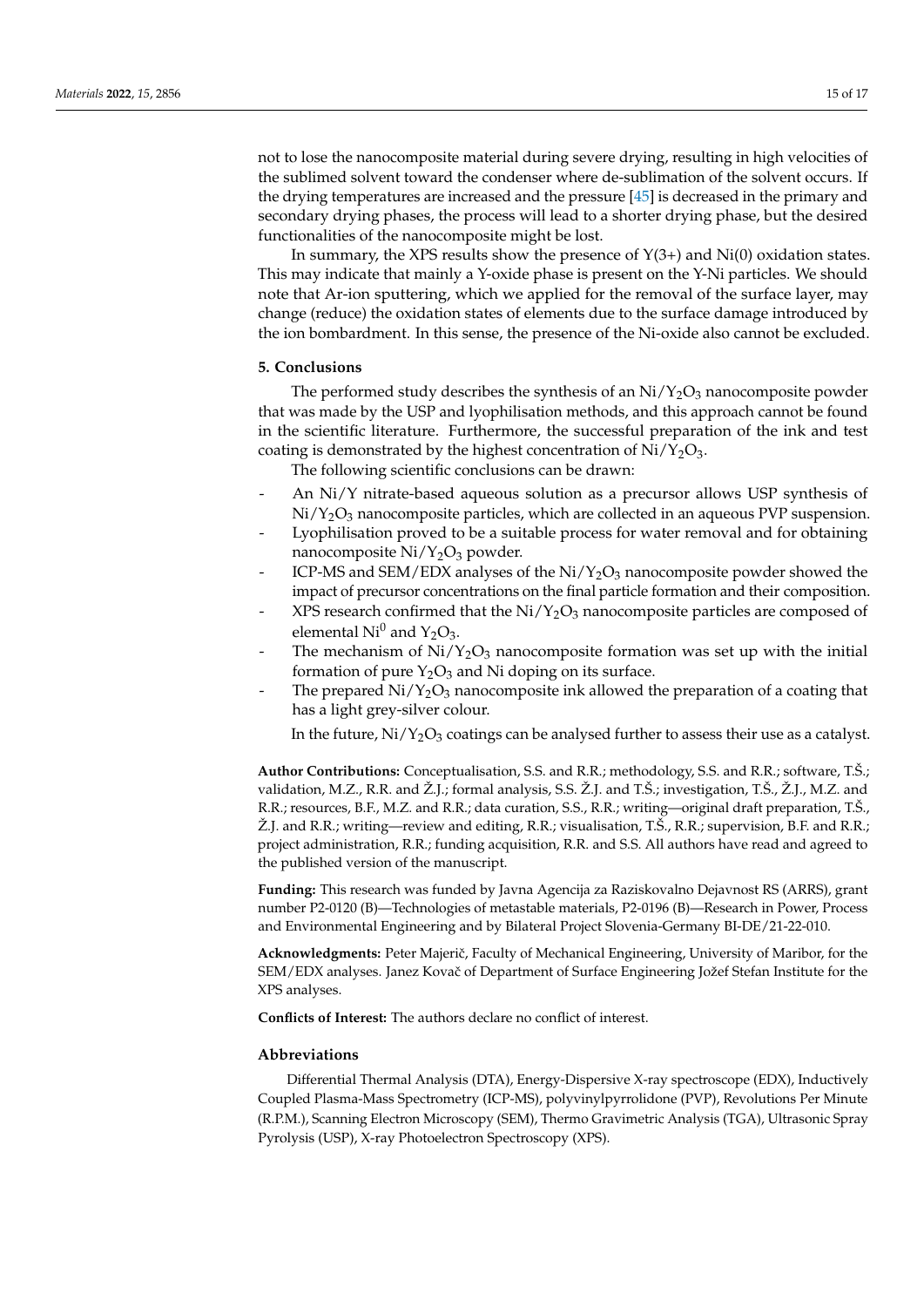# **References**

- <span id="page-15-0"></span>1. Veleva, L.; Diaz-Ballote, L.; Wipf, D.O. An In Situ Electrochemical Study of Electrodeposited Nickel and Nickel-Yttrium Oxide Composite Using Scanning Electrochemical Microscopy. *J. Electrochem. Soc.* **2003**, *150*, C1. [\[CrossRef\]](http://doi.org/10.1149/1.1522722)
- 2. Adekoya, J.A.; Ogunniran, K.O.; Siyanbola, T.O.; Dare, E.O.; Revaprasadu, N. Band Structure, Morphology, Functionality, and Size- Dependent Properties of Metal Nanoparticles. In *Noble and Precious Metals-Properties, Nanoscale Effects and Applications*; Seehra, M.S., Bristow, A.D., Eds.; IntechOpen: London, UK, 2018; pp. 15–42. [\[CrossRef\]](http://doi.org/10.5772/intechopen.72761)
- <span id="page-15-2"></span>3. Taherian, Z.; Khataee, A.; Orooji, Y. Facile synthesis of yttria-promoted nickel catalysts supported on MgO-MCM-41 for syngas production from greenhouse gases. *Renew. Sustain. Energy Rev.* **2020**, *134*, 110130. [\[CrossRef\]](http://doi.org/10.1016/j.rser.2020.110130)
- 4. Abdullah, B.; Abd Ghani, N.A.; Vo, D.V.N. Recent advances in dry reforming of methane over Ni-based catalysts. *J. Clean. Prod.* **2017**, *162*, 170–185. [\[CrossRef\]](http://doi.org/10.1016/j.jclepro.2017.05.176)
- 5. Aramouni, N.A.K.; Touma, J.G.; Tarboush, B.A.; Zeaiter, J.; Ahmad, M.N. Catalyst design for dry reforming of methane: Analysis review. *Renew. Sustain. Energy Rev.* **2018**, *82*, 2570–2585. [\[CrossRef\]](http://doi.org/10.1016/j.rser.2017.09.076)
- 6. Abdulrasheed, A.; Jalil, A.A.; Gambo, Y.; Ibrahim, M.; Hambali, H.U.; Shahul Hamid, M.Y. A review on catalyst development for dry reforming of methane to syngas: Recent advances. *Renew. Sustain. Energy Rev.* **2019**, *108*, 175–193. [\[CrossRef\]](http://doi.org/10.1016/j.rser.2019.03.054)
- <span id="page-15-1"></span>7. Park, J.H.; Yeo, S.; Chang, T.S. Effect of supports on the performance of Co-based catalysts in methane dry reforming. *J. CO2 Util.* **2018**, *26*, 465–475. [\[CrossRef\]](http://doi.org/10.1016/j.jcou.2018.06.002)
- <span id="page-15-3"></span>8. Sun, G.B.; Hidajat, K.; Wu, X.S.; Kawi, S. A crucial role of surface oxygen mobility on nanocrystalline  $Y_2O_3$  support for oxidative steam reforming of ethanol to hydrogen over Ni/Y2O<sup>3</sup> catalysts. *Appl. Catal. B Environ.* **2008**, *81*, 303–312. [\[CrossRef\]](http://doi.org/10.1016/j.apcatb.2007.12.021)
- <span id="page-15-4"></span>9. Li, Y.; Men, Y.; Liu, S.; Wang, J.; Wang, K.; Tang, Y.; An, W.; Pan, X.; Li, L. Remarkably efficient and stable Ni $\frac{1}{2}O_3$  catalysts for CO<sup>2</sup> methanation: Effect of citric acid addition. *Appl. Catal. B Environ.* **2021**, *293*, 120206. [\[CrossRef\]](http://doi.org/10.1016/j.apcatb.2021.120206)
- <span id="page-15-5"></span>10. Hasan, M.; Asakoshi, T.; Muroyama, H.; Matsui, T.; Eguchi, K. CO $_2$  methanation mechanism over Ni/Y $_2$ O $_3$ : An in situ diffuse reflectance infrared Fourier transform spectroscopic study. *Phys. Chem. Chem. Phys.* **2021**, *23*, 5551–5558. [\[CrossRef\]](http://doi.org/10.1039/D0CP06257J)
- <span id="page-15-6"></span>11. Guo, K.; Li, H.; Yu, Z. Size-Dependent Catalytic Activity of Monodispersed Nickel Nanoparticles for the Hydrolytic Dehydrogenation of Ammonia Borane. *ACS Appl. Mater. Interfaces* **2018**, *10*, 517–525. [\[CrossRef\]](http://doi.org/10.1021/acsami.7b14166)
- <span id="page-15-7"></span>12. Varničić, M.; Pavlović, M.M.; Pantović, S.E.; Mihailović, M.; Pantović Pavlović, M.R.; Stopić, S.; Friedrich, B. Spray-pyrolytic tunable structures of mn oxides-based composites for electrocatalytic activity improvement in oxygen reduction. *Metals* **2022**, *12*, 22. [\[CrossRef\]](http://doi.org/10.3390/met12010022)
- 13. Stopic, S.; Wenz, F.; Husovic, T.V.; Friedrich, B. Synthesis of silica particles using ultrasonic spray pyrolysis method. *Metals* **2021**, *11*, 463. [\[CrossRef\]](http://doi.org/10.3390/met11030463)
- 14. Stopić, S.; Ilić, I.; Uskoković, D. Structural and morphological transformations during NiO and Ni particles generation from chloride precursor by ultrasonic spray pyrolysis. *Mater. Lett.* **1995**, *24*, 369–376. [\[CrossRef\]](http://doi.org/10.1016/0167-577X(95)00121-2)
- <span id="page-15-8"></span>15. Ozcelik, D.Y.; Ebin, B.; Stopic, S.; Gürmen, S.; Friedrich, B. Mixed oxides NiO/ZnO/Al<sub>2</sub>O<sub>3</sub> synthesized in a single step via ultrasonic spray pyrolysis (USP) method. *Metals* **2022**, *12*, 73. [\[CrossRef\]](http://doi.org/10.3390/met12010073)
- <span id="page-15-9"></span>16. Rahemi Ardekani, S.; Sabour Rouh Aghdam, A.; Nazari, M.; Bayat, A.; Yazdani, E.; Saievar-Iranizad, E. A comprehensive review on ultrasonic spray pyrolysis technique: {Mechanism}, main parameters and applications in condensed matter. *J. Anal. Appl. Pyrolysis* **2019**, *141*, 104631. [\[CrossRef\]](http://doi.org/10.1016/j.jaap.2019.104631)
- 17. Leng, J.; Wang, Z.; Wang, J.; Wu, H.-H.; Yan, G.; Li, X.; Guo, H.; Liu, Y.; Zhang, Q.; Guo, Z. Advances in nanostructures fabricated via spray pyrolysis and their applications in energy storage and conversion. *Chem. Soc. Rev.* **2019**, *48*, 3015–3072. [\[CrossRef\]](http://doi.org/10.1039/C8CS00904J)
- <span id="page-15-10"></span>18. Majerič, P.; Jenko, D.; Friedrich, B.; Rudolf, R. Formation of bimetallic Fe/Au submicron particles with ultrasonic spray pyrolysis. *Metals* **2018**, *8*, 278. [\[CrossRef\]](http://doi.org/10.3390/met8040278)
- <span id="page-15-11"></span>19. Abdelwahed, W.; Degobert, G.; Stainmesse, S.; Fessi, H. Freeze-drying of nanoparticles: Formulation, process and storage considerations. *Adv. Drug Deliv. Rev.* **2006**, *58*, 1688–1713. [\[CrossRef\]](http://doi.org/10.1016/j.addr.2006.09.017)
- 20. Beirowski, J.; Inghelbrecht, S.; Arien, A.; Gieseler, H. Freeze-Drying of Nanosuspensions, 1: Freezing Rate versus Formulation Design as Critical Factors to Preserve the Original Particle Size Distribution. *J. Pharm. Sci.* **2011**, *100*, 1958–1968. [\[CrossRef\]](http://doi.org/10.1002/jps.22425)
- 21. Beirowski, J.; Inghelbrecht, S.; Arien, A.; Gieseler, H. Freeze drying of nanosuspensions, 2: The role of the critical formulation temperature on stability of drug nanosuspensions and its practical implication on process design. *J. Pharm. Sci.* **2011**, *100*, 4471–4481. [\[CrossRef\]](http://doi.org/10.1002/jps.22634)
- <span id="page-15-12"></span>22. Beirowski, J.; Inghelbrecht, S.; Arien, A.; Gieseler, H. Freeze-Drying of Nanosuspensions, Part 3: Investigation of Factors Compromising Storage Stability of Highly Concentrated Drug Nanosuspensions. *J. Pharm. Sci.* **2012**, *101*, 354–362. [\[CrossRef\]](http://doi.org/10.1002/jps.22745) [\[PubMed\]](http://www.ncbi.nlm.nih.gov/pubmed/21905035)
- <span id="page-15-13"></span>23. Pareek, V.; Bhargava, A.; Gupta, R.; Jain, N.; Panwar, J. Synthesis and Applications of Noble Metal Nanoparticles: A Review. *Adv. Sci. Eng. Med.* **2017**, *9*, 527–544. [\[CrossRef\]](http://doi.org/10.1166/asem.2017.2027)
- <span id="page-15-14"></span>24. Shariq, M.; Majerič, P.; Friedrich, B.; Budic, B.; Jenko, D.; Dixit, A.R.; Rudolf, R. Application of Gold(III) Acetate as a New Precursor for the Synthesis of Gold Nanoparticles in PEG Through Ultrasonic Spray Pyrolysis. *J. Clust. Sci.* **2017**, *28*, 1647–1665. [\[CrossRef\]](http://doi.org/10.1007/s10876-017-1178-0)
- <span id="page-15-15"></span>25. Jelen, Ž.; Majerič, P.; Zadravec, M.; Anžel, I.; Rakuša, M.; Rudolf, R. Study of gold nanoparticles' preparation through ultrasonic spray pyrolysis and lyophilisation for possible use as markers in LFIA tests. *Nanotechnol. Rev.* **2021**, *10*, 1978–1992. [\[CrossRef\]](http://doi.org/10.1515/ntrev-2021-0120)
- 26. Amis, T.M.; Renukuntla, J.; Bolla, P.K.; Clark, B.A. Selection of cryoprotectant in lyophilization of progesterone-loaded stearic acid solid lipid nanoparticles. *Pharmaceutics* **2020**, *12*, 892. [\[CrossRef\]](http://doi.org/10.3390/pharmaceutics12090892)